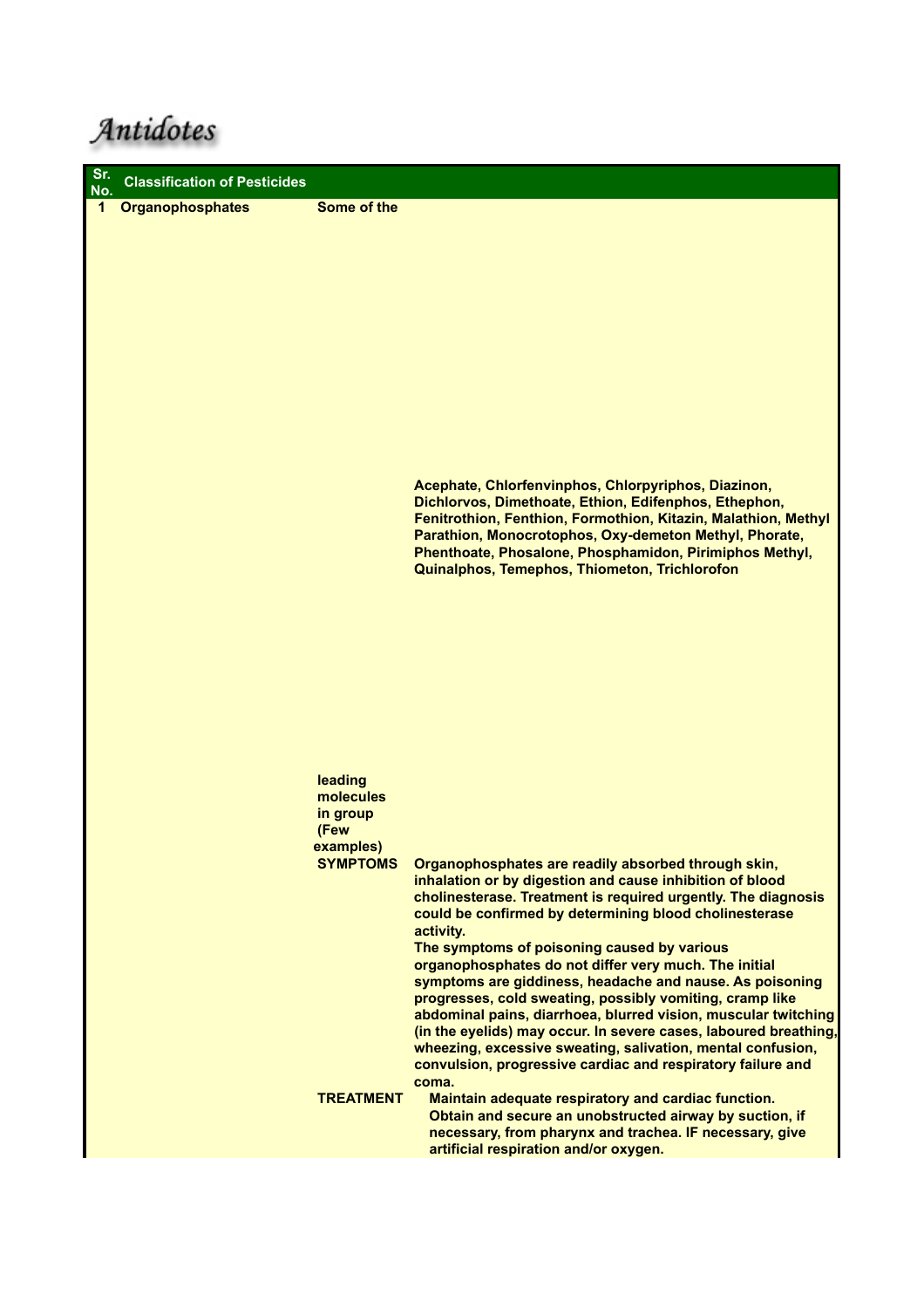|              |                        |                                                                                                             | Inject atropine sulphate intravenously in a dose of 2-4 mg.<br>for an adult (0.04 to 0.08 mg/kg body weight for children)<br>every 5-10 minutes until signs of atropinisation occur (e.g.)<br>Dry mouth and usually dilated pupils. Maintain atropinisation<br>for atleast 24-48 hours and carefully observe the patient as<br>further atropinisation is stopped. It may be necessary to<br>recommence treatment if signs of poisoning return.<br>Convulsions and anxiety can be treated with 5-10 mg. of<br>diazepam injected intramuscularly.<br>While keeping the patient fully atropinised, administer also<br>an oxime, if available, cholinesterase reactivator e.g. 2-PAM<br>1000-2000 mg IM or IV for adults (25 mg/kg body weight for<br>children), or Toxogonin (Merck) 250 mg for adults (4-8 mg/kg<br>body weight for children). Repeat if necessary after 1-2<br>hours.<br>Morphine, phenothiazines, Succinylchloride,<br>xanthenederivative, epinephrine and barbiturates are<br>contraindicated. |
|--------------|------------------------|-------------------------------------------------------------------------------------------------------------|-----------------------------------------------------------------------------------------------------------------------------------------------------------------------------------------------------------------------------------------------------------------------------------------------------------------------------------------------------------------------------------------------------------------------------------------------------------------------------------------------------------------------------------------------------------------------------------------------------------------------------------------------------------------------------------------------------------------------------------------------------------------------------------------------------------------------------------------------------------------------------------------------------------------------------------------------------------------------------------------------------------------|
| $\mathbf{2}$ | <b>Carbamates</b>      | Some of the<br>leading<br>molecules<br>in group<br>(Few<br>examples)<br><b>SYMPTOMS</b><br><b>TREATMENT</b> | Aldicarb, Carbaryl, Carbofuran, Propoxur, Thiobencarb<br>The mode of action and symptoms of carbamates poisoning<br>are similar and essentially identical as those caused by the<br>Organophosphates; however, features tend to be of quicker<br>onset and shorter duration.<br>Atropine therapy as indicated for Organophosphorous<br>compounds.<br>Oximes such as 2-PAM, P2S, Toxogonin should not be<br>administered.<br>Morphine, Phenothiazines, succinylchloride,<br>xanthenederivtive, epinephrine and barbiturates are also<br>contraindicated.<br>Convulsions can be treated with diazepam (valium, Roche)                                                                                                                                                                                                                                                                                                                                                                                             |
| 3            | <b>Organochlorines</b> | Some of the<br>leading<br>molecules<br>in group<br>(Few<br>examples)<br><b>SYMPTOMS</b><br><b>TREATMENT</b> | Aldrin, BHC, Chlordane, DDT, Dicofol, Endosulfan, Heptachlor,<br>Lindane.<br>Organochlorine pesticides are highly persistent and fat soluble<br>which can cause systemic poisoning. The action of<br>organochlorine compounds on the central nervous system is<br>of paramount importance in acute poisoning.<br>Symptoms include nervousness, headache, dizziness, nausea,<br>vomiting, lack of co-ordination, tremors, diarrhea. Severe<br>intoxication may cause convulsions and weakness in legs.<br>Obtain and secure an unobstructed aireay by suction, if<br>necessary, from pharynx and trachea. If necessary, give<br>artificial respiration.                                                                                                                                                                                                                                                                                                                                                          |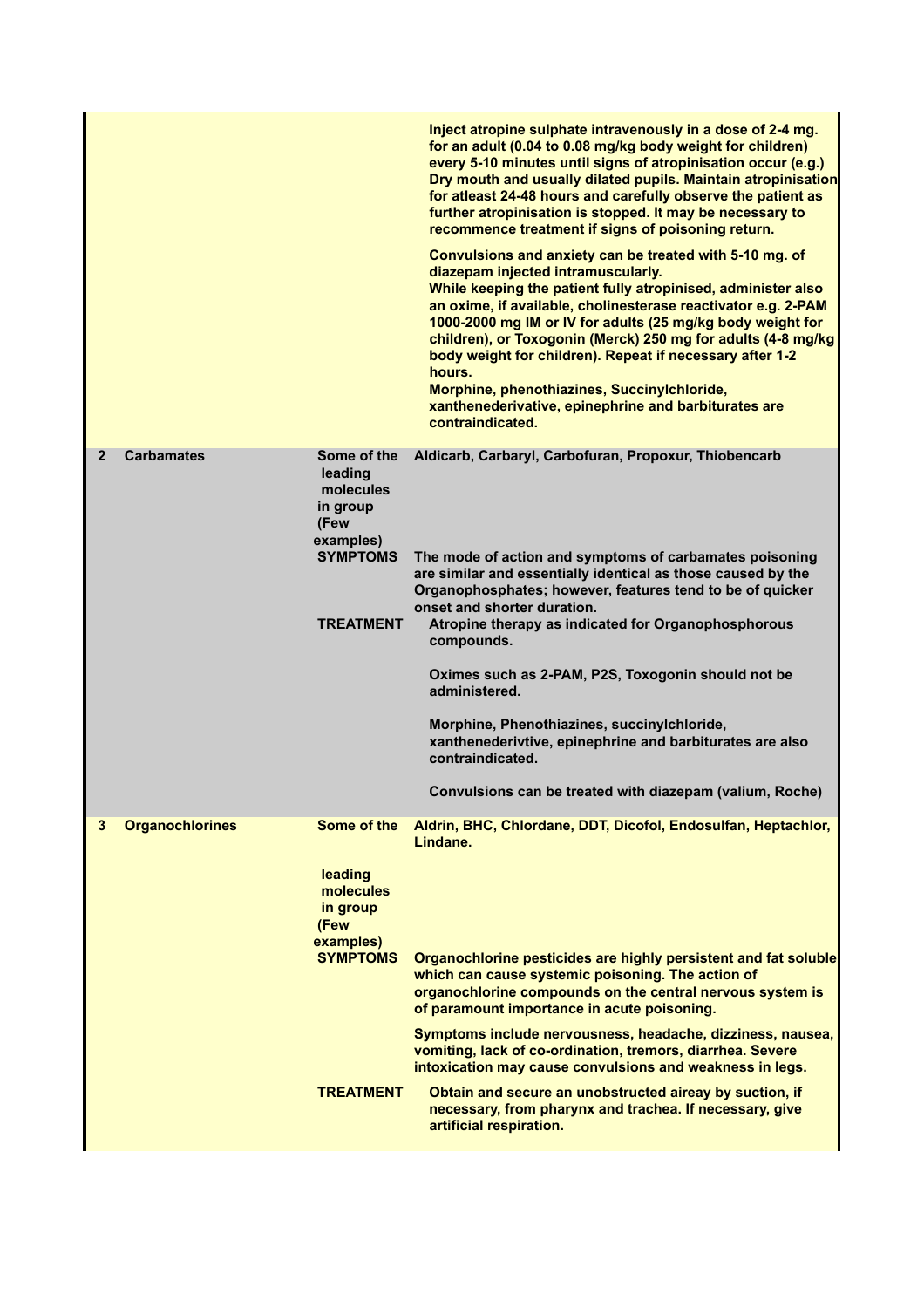|   |                         |                                                                                                             | <b>Control convulsions by administering anticonvulsants like</b><br>diazepam or paraldehyde, soluble barbiturates<br>(Phenobarbital upto 0.7 gm per day or pentobarbital 0.25 to<br>0.5 gm per day)<br>10% Calcium gluconate to be given I.V.<br>In severe cases, it is necessary to protect vital organs like<br>liver by injecting corticosteroids and kidney by dialysis.<br>Give fat free diet with high proteins, carbohydrates and<br>calcium.<br>Adrenalin derivatives are contraindicated, since they may<br>induce ventricular fibrillation.<br>Do not give morphine, theophyline or aminophylline.<br>Patients who have had one or more convulsions should be<br>kept under close observation for atleast 24 to 48 hours.                                                                                                                                                |
|---|-------------------------|-------------------------------------------------------------------------------------------------------------|------------------------------------------------------------------------------------------------------------------------------------------------------------------------------------------------------------------------------------------------------------------------------------------------------------------------------------------------------------------------------------------------------------------------------------------------------------------------------------------------------------------------------------------------------------------------------------------------------------------------------------------------------------------------------------------------------------------------------------------------------------------------------------------------------------------------------------------------------------------------------------|
| 4 | <b>Dithiocarbamates</b> | Some of the<br>leading<br>molecules<br>in group<br>(Few<br>examples)<br><b>SYMPTOMS</b><br><b>TREATMENT</b> | Ferbam, Mancozeb, Maneb, Thiram, Zineb, Ziram<br>Dithiocarbamates are generally of low toxicity but exposure to<br>them followed by alcoholingestion may produce headache,<br>palpitations, nausea, vomiting and flushed face.<br>No specific treatment is available and symptomatic therapy<br>only is possible.                                                                                                                                                                                                                                                                                                                                                                                                                                                                                                                                                                  |
| 5 | <b>Synthetic</b>        | Some of the                                                                                                 | Cypermethrin, Deltamethrin, Fenpropathrin, Fenvalerate,<br>Fluvalinate, Permethrin, Lambdacyhalothrin.                                                                                                                                                                                                                                                                                                                                                                                                                                                                                                                                                                                                                                                                                                                                                                             |
|   | <b>Pyrethroids</b>      | leading<br>molecules<br>in group<br>(Few<br>examples)<br><b>SYMPTOMS</b><br><b>TREATMENT</b>                | Synthetic Pyrethroid insecticides are of a moderate order of<br>acute oral toxicity and a low order of acute percutaneous<br>toxicity.<br>Irritation of oro-nasal mucosae, salivation, convulsive<br>seizures. Some pyrethroids may cause facial sensations,<br>which are not associated with systemic poisoning. The effects<br>are reversible and no specific treatment is necessary.<br>In case of severe skin exposure in handling or application,<br>typical sensations of exposed skin, especially of face may<br>appear which can be described as tingling, burning or<br>numbness. These sensations will wear off in the course of a<br>few hours.<br>The treatment is symptomatic.<br>In case larger amounts have been ingested, perform gastric<br>lavage.<br>Administration of activated charcoal followed by saline<br><b>Cathartic with Sodium sulphate solution.</b> |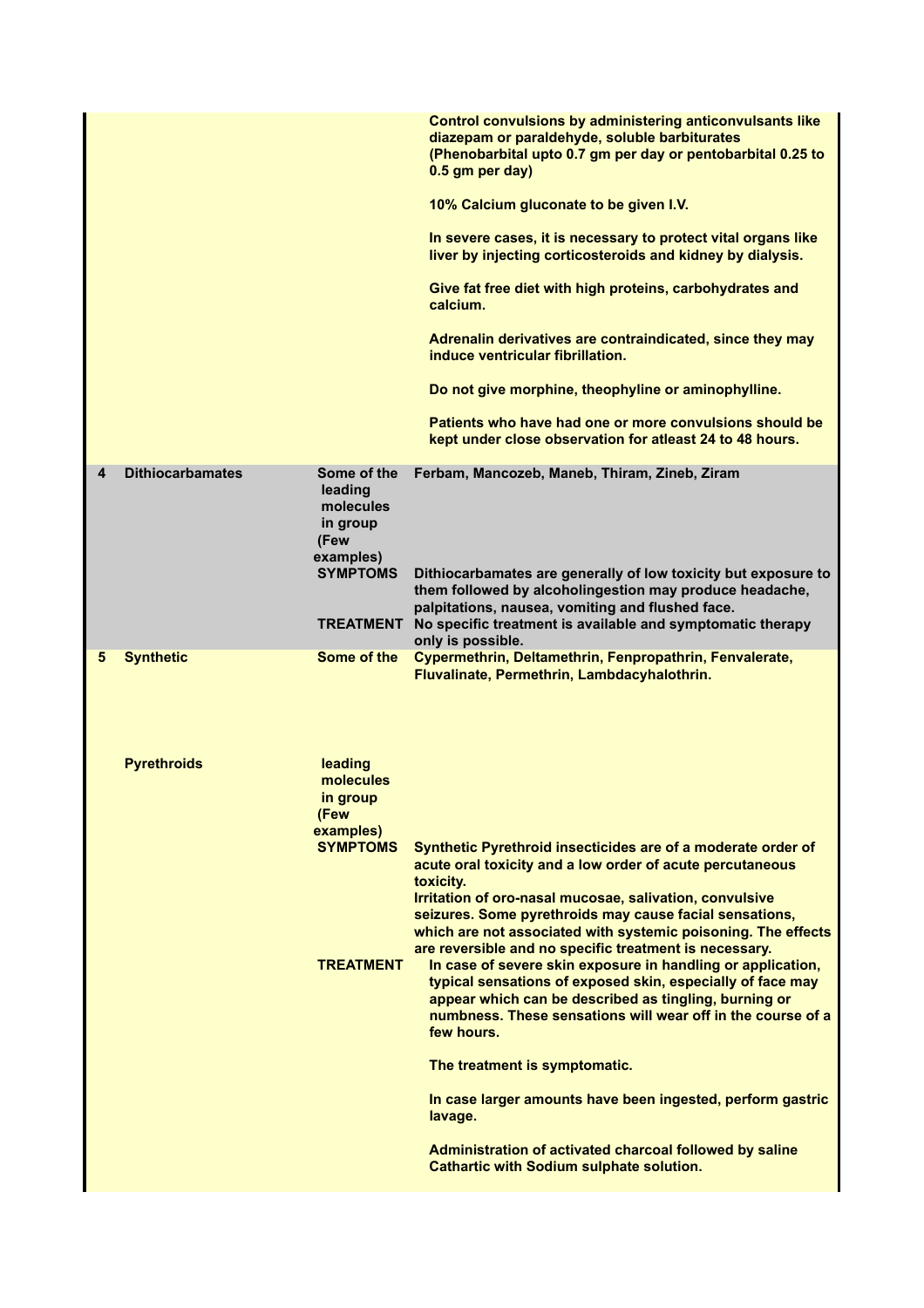|                |                                            |                                                                                                             | Control seizures with injectable diazepam or barbiturates.                                                                                                                                                                                                                                                                                                                                                                                                                                                                                                                                                                                                                                                                                                                                                                                                                                                                                                                                                                                                                                                                                                                                                                                                                         |
|----------------|--------------------------------------------|-------------------------------------------------------------------------------------------------------------|------------------------------------------------------------------------------------------------------------------------------------------------------------------------------------------------------------------------------------------------------------------------------------------------------------------------------------------------------------------------------------------------------------------------------------------------------------------------------------------------------------------------------------------------------------------------------------------------------------------------------------------------------------------------------------------------------------------------------------------------------------------------------------------------------------------------------------------------------------------------------------------------------------------------------------------------------------------------------------------------------------------------------------------------------------------------------------------------------------------------------------------------------------------------------------------------------------------------------------------------------------------------------------|
| 6              | <b>Dinitrophenolic</b><br><b>Compounds</b> | Some of the<br>leading<br>molecules<br>in group<br>(Few<br>examples)<br><b>SYMPTOMS</b><br><b>TREATMENT</b> | Binapacryl, Dinitrophenol, Dinoseb DNOC, PCP<br>Dinitrophols affect oxidative phosphorylation and poisoning,<br>thus lead to sudden increase in metabolic rate. Nitrophenols<br>can be absorbed in toxic amount through oral, respiratory or<br>dermal routes. They are toxic to kidney, liver and central<br>nervous system.<br>Yellow staining of the skin in the presence of while sclera may<br>give a clue to exposure to some Dinitrophenols. Themors,<br>increased respiratory rate, sweating, lethargy and insomnia,<br>nausea, restlessness, thirst, raised body temperature, rapid<br>heart beat or unconsciousness. In case of chronic poisoning,<br>symptoms such as nervousness, sweating, unusual thirst and<br>loss of weight have been observed.<br>Reduce the fever by sponge wash, ice, fan, etc.<br>Administer oxygen therapy, if necessary.<br>Adequate emptying of stomach and the use of activated<br>charcoal is important, followed by saline cathartic with<br><b>Sodium Sulphate Solution.</b><br>Ensure adequate intake of fluid.                                                                                                                                                                                                                       |
|                |                                            |                                                                                                             | Do not use antipyretics.                                                                                                                                                                                                                                                                                                                                                                                                                                                                                                                                                                                                                                                                                                                                                                                                                                                                                                                                                                                                                                                                                                                                                                                                                                                           |
| $\overline{7}$ | <b>Bipyridyliums</b>                       | Some of the<br>leading<br>molecules<br>in group<br>(Few<br>examples)<br><b>SYMPTOMS</b><br><b>TREATMENT</b> | <b>Diquat, Paraquat</b><br>Bipyridyliums are dangerous when swallowed and harmful if<br>inhaled or absorbed through skin, Lung fibrosis may develop.<br>Prolonged skin contact causes skin irritation which may be<br>severe.<br>Initially (within hours) - irritation of mouth and throat with<br>nausea, vomiting, abdominal pain and diarrhea (often bloody).<br>Later (1-3 days) - signs of kidney and liver damage.<br>Progresssive pulmonary failure due to extensive lung damage<br>might occur. For Diquat only - a profuse watery diarrhea also<br>occurs which can lead to shock. For paraquat only 5-14 days<br>after poisoning, progressive dyspnoea may occur resulting in<br>death from respiratory failure.<br>Induce vomiting unless unconscious.<br>Give gastric lavage and leave the gastric tube in situ. Give<br>one litre of 30% aqueous suspension of Fuller's earth<br>together with Sodium Sulphate. Repeat administration of<br>Fuller's earth and Sodium Sulphate until Fuller's earth is<br>seen in stool. This normally takes between 4 and 6 hours<br>from starting the treatment.<br>If Fuller's earth is not available, give carcoal 50 gm in 150 ml<br>of water or 8 beaten egg whites.<br>Avoid the use of oxygen therapy for the first 48 hours. |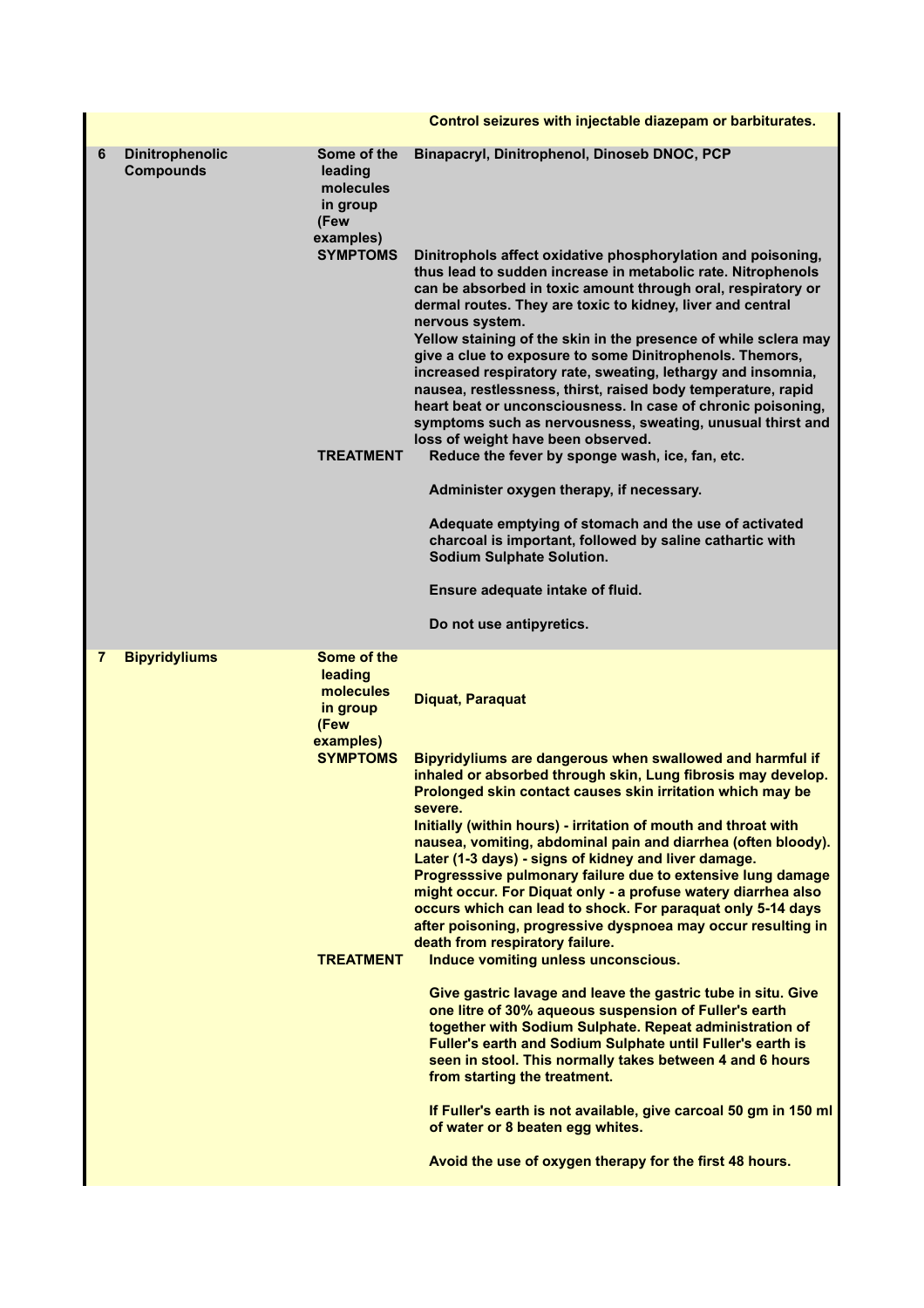| Because of possible kidney damage, urine output must be<br>monitored.<br>Large doses of Vitamin C and E as antioxidants are said to<br>be helpful if given early.<br><b>Zinc and</b><br>Some of the<br>8<br>These phosphides react with water and hydrochloric acid in<br>the gastro-intestinal tract to produce phosphine gas.<br><b>Aluminium</b><br>leading<br>molecules<br><b>Phosphides</b><br>in group<br>(Few<br>examples)<br><b>SYMPTOMS</b><br>If inhaled, phosphide causes fall of blood pressure, dyspnoea,<br>pulmonary edema, collapse, vomiting, cardiac arrhythmia,<br>convulsion and coma. Renal damage and leucopaenia after<br>several days.<br>If ingested severe gastroenteritis with nausea, vomiting and<br>severe abdominal pain develops in case of poisoning. These<br>symptoms are followed by cough, dyspnea and pulmonary<br>edema. Severe poisoning might result in liver and kidney<br>failure.<br><b>TREATMENT</b><br>Gastric lavage, morphine for the relief of abdominal pain,<br>administration of 100% oxygen for pulmonary edema,<br>anticonvulsant therapy, high doses of corticosteroids and<br>blood transfusion for the treatment of shock and<br>haemorrhage.<br>Some of the<br><b>Anticoagulants -</b><br>9<br>Bradifacoum, Bromadiolone, Chlorophacinone Coumachlor,<br><b>Rodenticides</b><br>leading<br><b>Coumoruryl, Warfarin</b><br>molecules |  | Induce hemodialysis or hemoperfusion if facilities available. |
|-----------------------------------------------------------------------------------------------------------------------------------------------------------------------------------------------------------------------------------------------------------------------------------------------------------------------------------------------------------------------------------------------------------------------------------------------------------------------------------------------------------------------------------------------------------------------------------------------------------------------------------------------------------------------------------------------------------------------------------------------------------------------------------------------------------------------------------------------------------------------------------------------------------------------------------------------------------------------------------------------------------------------------------------------------------------------------------------------------------------------------------------------------------------------------------------------------------------------------------------------------------------------------------------------------------------------------------------------------------------------------------------------|--|---------------------------------------------------------------|
|                                                                                                                                                                                                                                                                                                                                                                                                                                                                                                                                                                                                                                                                                                                                                                                                                                                                                                                                                                                                                                                                                                                                                                                                                                                                                                                                                                                               |  |                                                               |
|                                                                                                                                                                                                                                                                                                                                                                                                                                                                                                                                                                                                                                                                                                                                                                                                                                                                                                                                                                                                                                                                                                                                                                                                                                                                                                                                                                                               |  |                                                               |
|                                                                                                                                                                                                                                                                                                                                                                                                                                                                                                                                                                                                                                                                                                                                                                                                                                                                                                                                                                                                                                                                                                                                                                                                                                                                                                                                                                                               |  |                                                               |
|                                                                                                                                                                                                                                                                                                                                                                                                                                                                                                                                                                                                                                                                                                                                                                                                                                                                                                                                                                                                                                                                                                                                                                                                                                                                                                                                                                                               |  |                                                               |
|                                                                                                                                                                                                                                                                                                                                                                                                                                                                                                                                                                                                                                                                                                                                                                                                                                                                                                                                                                                                                                                                                                                                                                                                                                                                                                                                                                                               |  |                                                               |
|                                                                                                                                                                                                                                                                                                                                                                                                                                                                                                                                                                                                                                                                                                                                                                                                                                                                                                                                                                                                                                                                                                                                                                                                                                                                                                                                                                                               |  |                                                               |
|                                                                                                                                                                                                                                                                                                                                                                                                                                                                                                                                                                                                                                                                                                                                                                                                                                                                                                                                                                                                                                                                                                                                                                                                                                                                                                                                                                                               |  |                                                               |
|                                                                                                                                                                                                                                                                                                                                                                                                                                                                                                                                                                                                                                                                                                                                                                                                                                                                                                                                                                                                                                                                                                                                                                                                                                                                                                                                                                                               |  |                                                               |
|                                                                                                                                                                                                                                                                                                                                                                                                                                                                                                                                                                                                                                                                                                                                                                                                                                                                                                                                                                                                                                                                                                                                                                                                                                                                                                                                                                                               |  |                                                               |
|                                                                                                                                                                                                                                                                                                                                                                                                                                                                                                                                                                                                                                                                                                                                                                                                                                                                                                                                                                                                                                                                                                                                                                                                                                                                                                                                                                                               |  |                                                               |
|                                                                                                                                                                                                                                                                                                                                                                                                                                                                                                                                                                                                                                                                                                                                                                                                                                                                                                                                                                                                                                                                                                                                                                                                                                                                                                                                                                                               |  |                                                               |
|                                                                                                                                                                                                                                                                                                                                                                                                                                                                                                                                                                                                                                                                                                                                                                                                                                                                                                                                                                                                                                                                                                                                                                                                                                                                                                                                                                                               |  |                                                               |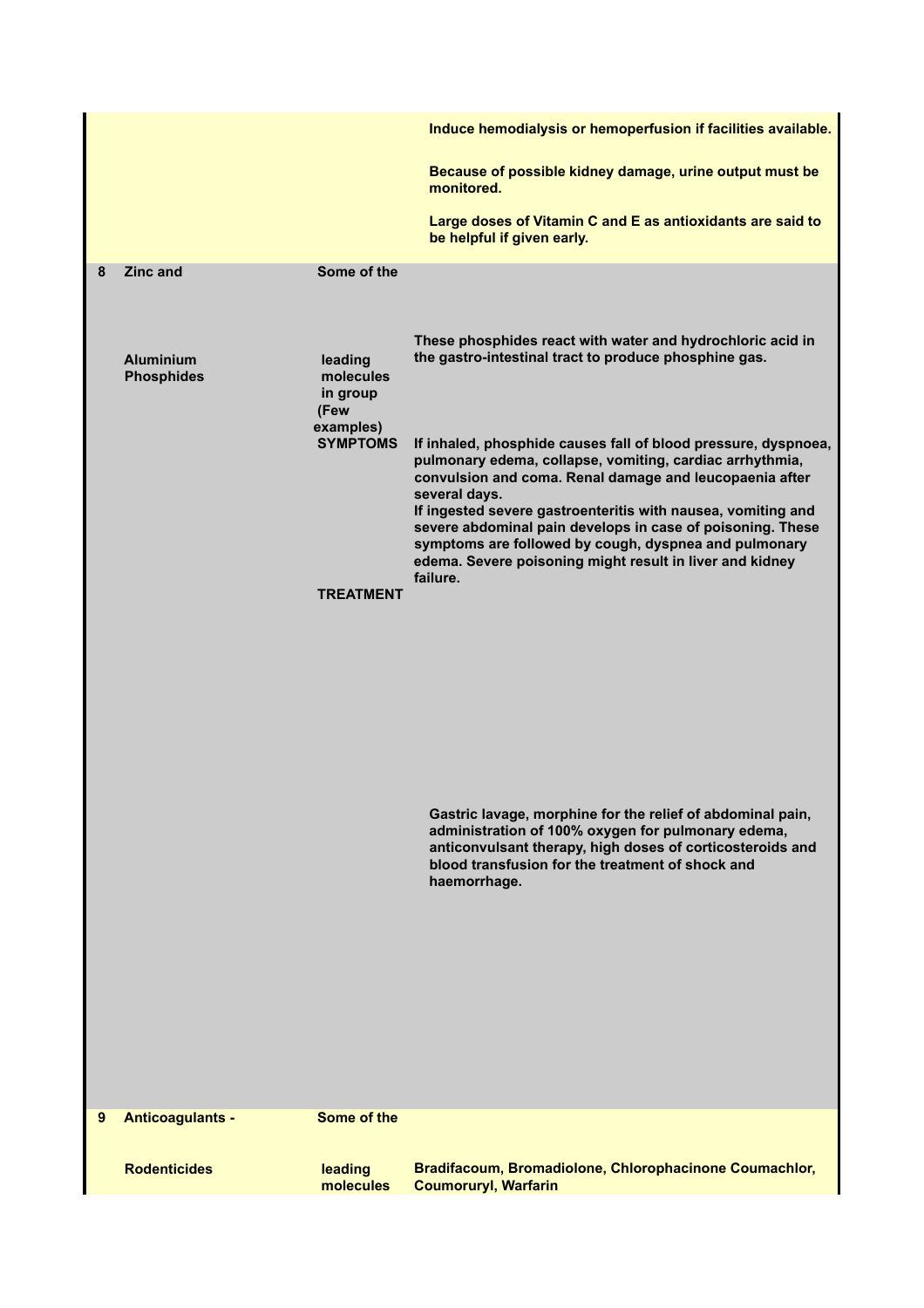|    |                   | in group<br>(Few<br>examples)<br><b>SYMPTOMS</b><br><b>TREATMENT</b>                                        | The anticoagulant rodenticides cause inhibition of<br>prothrombin synthesis. Exposure to multiple doses are<br>required until prothrombin levels are sufficiently depleted to<br>result in haemorrhage.<br>Nausea, vomiting and diarrhea upon ingestion. Bleeding from<br>nose, gums, gastrointestinal and urinary tracts, internal<br>bleeding leading to shock and coma.<br>Remove ingested product by giving orally activated charcoal<br>and saline cathartic.<br>Repeated prothrombin level determinations are important.<br>To restore blood clotting, give Vitamin K, Phytonadione 15-<br>25 mg to adults and 5-10 mg to children orally in mild cases.<br>In several cases, give Agnamephyton 5-10 mg to adults, 1-5<br>mg to children, I.M or I.V.                                                                                                                                                                                                                                                                                                                        |
|----|-------------------|-------------------------------------------------------------------------------------------------------------|------------------------------------------------------------------------------------------------------------------------------------------------------------------------------------------------------------------------------------------------------------------------------------------------------------------------------------------------------------------------------------------------------------------------------------------------------------------------------------------------------------------------------------------------------------------------------------------------------------------------------------------------------------------------------------------------------------------------------------------------------------------------------------------------------------------------------------------------------------------------------------------------------------------------------------------------------------------------------------------------------------------------------------------------------------------------------------|
| 10 | <b>Mercurials</b> | Some of the<br>leading<br>molecules<br>in group<br>(Few<br>examples)<br><b>SYMPTOMS</b><br><b>TREATMENT</b> | <b>MEMC, PMA</b><br>Mercury compounds are toxic and persistent. They affect the<br>nervous system and may cause permanent damage. They may<br>cause severe skin problems.<br>Symptoms of poisoning may be slow and delayed. Tingling of<br>fingers, tongue, tips may occur. Headache and shakiness may<br>develop. In acute poisoning, there may be signs of gastro-<br>intestinal irritation. There may be loss of peripheral vision, loss<br>of coordination, especially in speech and gait. Contact with<br>skin may cause blisters or dermatitis. Peripheral vascular<br>collapse may also occur.<br>Give milk or white of egg and then induce vomiting or<br>perform gastric lavage.<br>Give gastric lavage, high colonic irrigation with sodium<br>formaldehyde sulphoxylate solution. Inject freshly prepared<br>100 to 200 ml of sodium formalydehyde sulphoxylated<br>solution intervenously. For later treatment, give sodium<br>citrate 1 to 4 g. every 4 hours by mouth.<br>Give 100 ml of 10 per cent calcium gluconate solution<br>intravenously for muscular spasm. |
| 11 | <b>Fumigants</b>  | Some of the<br>leading<br>molecules<br>in group<br>(Few<br>examples)<br><b>SYMPTOMS</b>                     | Ethylene Dibromide, ED/CT, Methyl Bromide, Sodium Cyanide.<br>Fumigants present greatest hazards since used in enclosed<br>areas. There are a variety of chemicals which are used as<br>gases for controlling pests in stored products.                                                                                                                                                                                                                                                                                                                                                                                                                                                                                                                                                                                                                                                                                                                                                                                                                                            |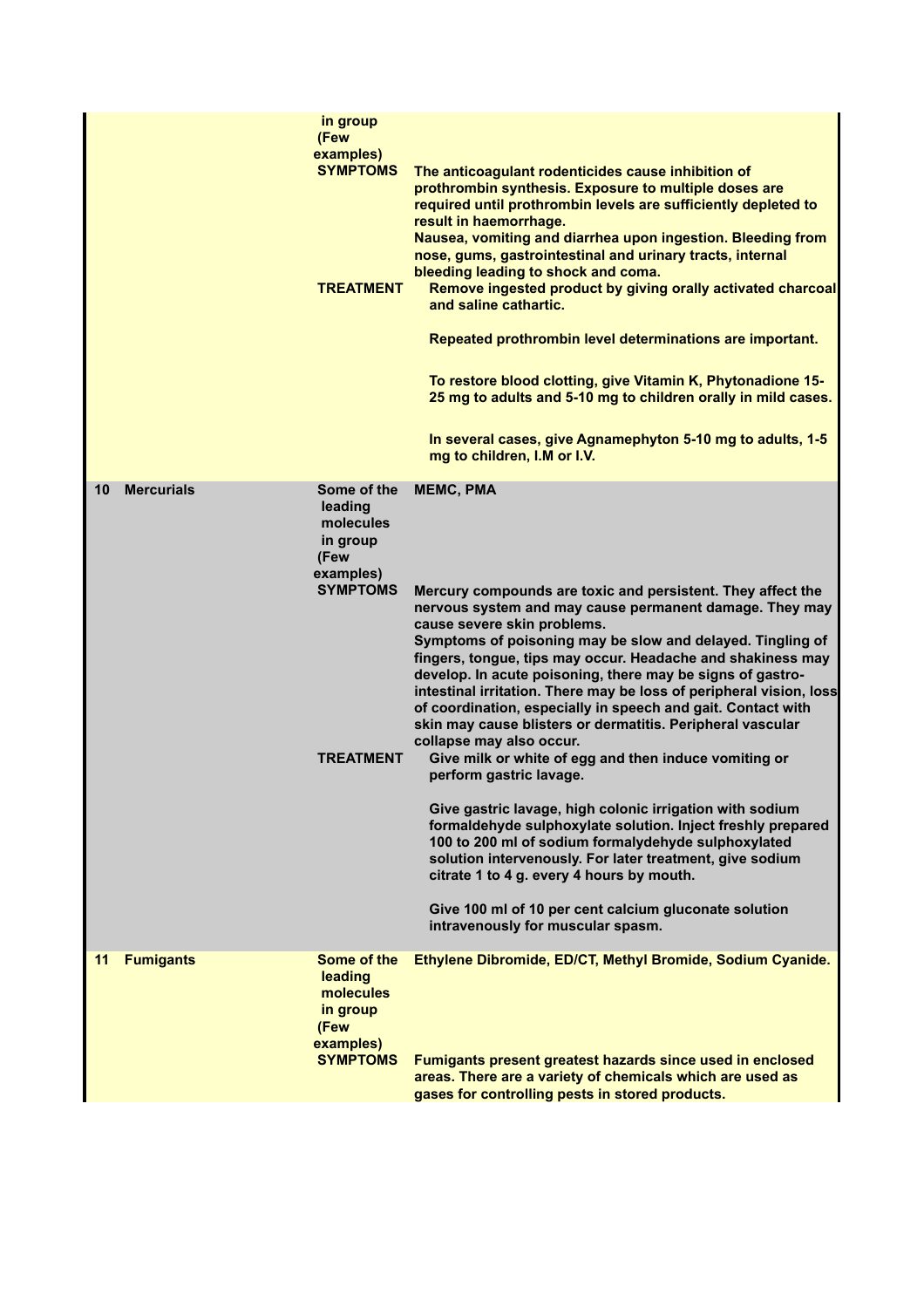|                         | <b>TREATMENT</b>                                                                                            | The poisononus gases breathed in, cause respiratory irritation<br>and damage to the lungs. They also depress the Central<br>Nervous System and may cause liver damage. Itching<br>dermatitis and blistering of skin and corneal ulceration are<br>some of the typical effects. It ingested, there may be nausea,<br>vomiting, dizziness, convulsions, staggering, coma and<br>respiratory failure.<br>Administer artificial respiration or oxygen.<br>Administer Aminophylline, initially with normal liver<br>function, give 1 mg/kg slowly I.V. as a loading dose, followed<br>by 0.6 mg/kg per hour as a maintenance regime.<br>Morphine: as needed, if there is no sign of respiratory<br>depression.<br>Furosamide: Adults: 40 mg. slowly I.V.<br>Children 0.5 to 1.5 mg/kg slowly I.V.<br>Treatment given above is general and the instructions on the<br>label should be followed for specific poisoning. |
|-------------------------|-------------------------------------------------------------------------------------------------------------|------------------------------------------------------------------------------------------------------------------------------------------------------------------------------------------------------------------------------------------------------------------------------------------------------------------------------------------------------------------------------------------------------------------------------------------------------------------------------------------------------------------------------------------------------------------------------------------------------------------------------------------------------------------------------------------------------------------------------------------------------------------------------------------------------------------------------------------------------------------------------------------------------------------|
| $12 \,$<br><b>Ureas</b> | Some of the<br>leading<br>molecules<br>in group<br>(Few<br>examples)<br><b>SYMPTOMS</b>                     | Diuron, Diflubenzuron, Isoproturon, Methabenzthiazuron,<br><b>Metoxuron</b><br>Where no antidote is recommended or none is available, use<br>some general mesures to prevent absorption of the poison.<br>Give activated charcoal 50 gram in 400 ml. Water as an<br>absorbant for pesticide remaining in intestinal tract in a dose<br>of 5 ml/kg body weight orally or by gastric lavage. Remove and<br>repeat administration if necessary. For elimination of toxic<br>substances from the bowel use a cathartic such as sodium or<br>magnesium sulphate at a dose of 30 g. in 250 ml. Of water by<br>mouth. The quantity of the liquid given should not exceed 50<br>ml / 10 kg body weight.<br>Where the poisoning agent is known and where an antidote is<br>recommended on the label, this should not be administered as<br>indicated.                                                                     |
| 13 Acids                | <b>TREATMENT</b><br>Some of the<br>leading<br>molecules<br>in group<br>(Few<br>examples)<br><b>SYMPTOMS</b> | No specific antidote, treat symptomatically<br>Dalapon, 2,4-D (Na salt, amine and ester MCPA, TCA)<br>Where no antidote is recommended or none is available, use<br>some general mesures to prevent absorption of the poison.<br>Give activated charcoal 50 gram in 400 ml. Water as an<br>absorbant for pesticide remaining in intestinal tract in a dose<br>of 5 ml/kg body weight orally or by gastric lavage. Remove and<br>repeat administration if necessary. For elimination of toxic<br>substances from the bowel use a cathartic such as sodium or<br>magnesium sulphate at a dose of 30 g. in 250 ml. Of water by<br>mouth. The quantity of the liquid given should not exceed 50<br>ml / 10 kg body weight.<br>Where the poisoning agent is known and where an antidote is<br>recommended on the label, this should not be administered as<br>indicated.                                              |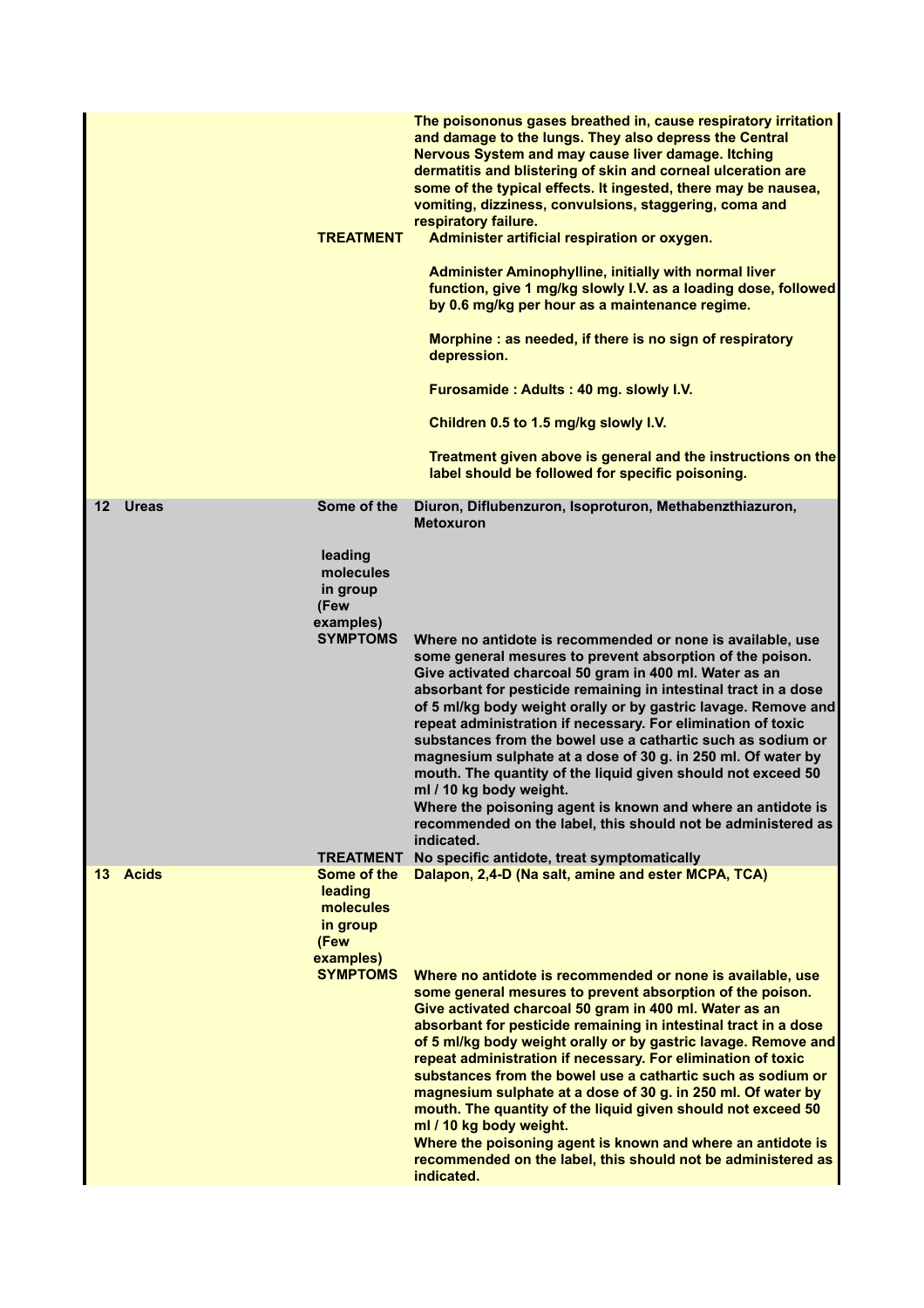|    |                       |                                                                                                             | <b>TREATMENT</b> No specific antidote, treat symptomatically                                                                                                                                                                                                                                                                                                                                                                                                                                                                                                                                                                                                                                                                                                                                                                                         |
|----|-----------------------|-------------------------------------------------------------------------------------------------------------|------------------------------------------------------------------------------------------------------------------------------------------------------------------------------------------------------------------------------------------------------------------------------------------------------------------------------------------------------------------------------------------------------------------------------------------------------------------------------------------------------------------------------------------------------------------------------------------------------------------------------------------------------------------------------------------------------------------------------------------------------------------------------------------------------------------------------------------------------|
| 14 | <b>Triazines</b>      | Some of the<br>leading<br>molecules<br>in group<br>(Few<br>examples)<br><b>SYMPTOMS</b>                     | <b>Atrazine, Simazine</b><br>Where no antidote is recommended or none is available, use<br>some general mesures to prevent absorption of the poison.<br>Give activated charcoal 50 gram in 400 ml. Water as an<br>absorbant for pesticide remaining in intestinal tract in a dose<br>of 5 ml/kg body weight orally or by gastric lavage. Remove and<br>repeat administration if necessary. For elimination of toxic<br>substances from the bowel use a cathartic such as sodium or<br>magnesium sulphate at a dose of 30 g. in 250 ml. Of water by<br>mouth. The quantity of the liquid given should not exceed 50<br>ml / 10 kg body weight.<br>Where the poisoning agent is known and where an antidote is<br>recommended on the label, this should not be administered as                                                                         |
|    |                       |                                                                                                             | indicated.                                                                                                                                                                                                                                                                                                                                                                                                                                                                                                                                                                                                                                                                                                                                                                                                                                           |
| 15 | <b>Amides</b>         | <b>TREATMENT</b><br>Some of the<br>leading<br>molecules<br>in group<br>(Few<br>examples)<br><b>SYMPTOMS</b> | No specific antidote, treat symptomatically<br><b>Alachlor, Butachlor, Propanil</b><br>Where no antidote is recommended or none is available, use<br>some general mesures to prevent absorption of the poison.<br>Give activated charcoal 50 gram in 400 ml. Water as an<br>absorbant for pesticide remaining in intestinal tract in a dose<br>of 5 ml/kg body weight orally or by gastric lavage. Remove and<br>repeat administration if necessary. For elimination of toxic<br>substances from the bowel use a cathartic such as sodium or<br>magnesium sulphate at a dose of 30 g. in 250 ml. Of water by<br>mouth. The quantity of the liquid given should not exceed 50<br>ml / 10 kg body weight.<br>Where the poisoning agent is known and where an antidote is<br>recommended on the label, this should not be administered as<br>indicated. |
|    | 16 Anilines           | Some of the<br>leading<br>molecules<br>in group<br>(Few<br>examples)<br><b>SYMPTOMS</b>                     | <b>TREATMENT</b> No specific antidote, treat symptomatically<br><b>Fluchloralin</b><br>Where no antidote is recommended or none is available, use<br>some general mesures to prevent absorption of the poison.<br>Give activated charcoal 50 gram in 400 ml. Water as an<br>absorbant for pesticide remaining in intestinal tract in a dose<br>of 5 ml/kg body weight orally or by gastric lavage. Remove and<br>repeat administration if necessary. For elimination of toxic<br>substances from the bowel use a cathartic such as sodium or<br>magnesium sulphate at a dose of 30 g. in 250 ml. Of water by<br>mouth. The quantity of the liquid given should not exceed 50<br>ml / 10 kg body weight.<br>Where the poisoning agent is known and where an antidote is<br>recommended on the label, this should not be administered as<br>indicated. |
|    |                       | <b>TREATMENT</b>                                                                                            | No specific antidote, treat symptomatically                                                                                                                                                                                                                                                                                                                                                                                                                                                                                                                                                                                                                                                                                                                                                                                                          |
| 17 | <b>Benzimidazoles</b> | Some of the<br>leading<br>molecules                                                                         | <b>Carbendazim, Thiphanate Methyl</b>                                                                                                                                                                                                                                                                                                                                                                                                                                                                                                                                                                                                                                                                                                                                                                                                                |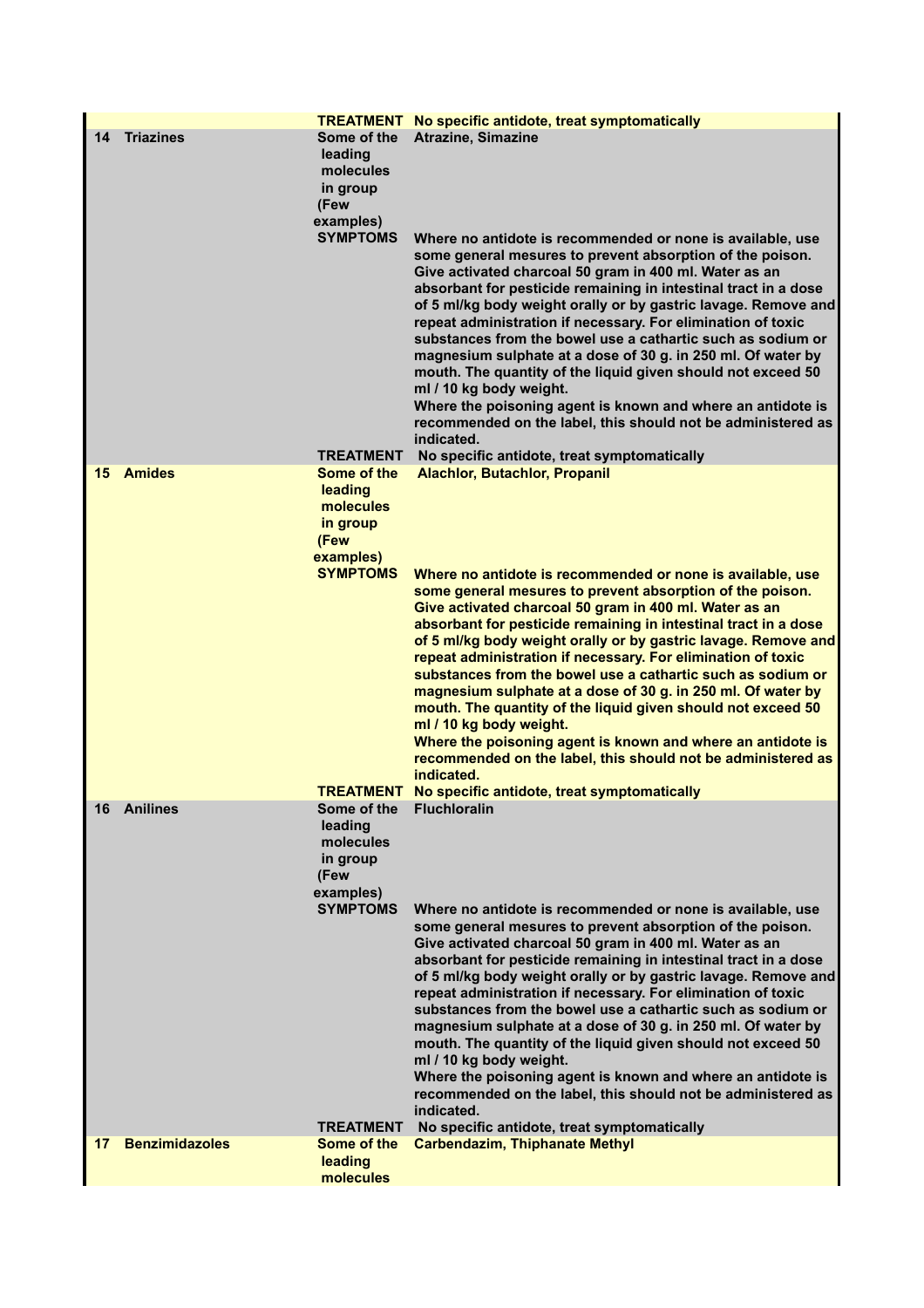|    |                    | in group<br>(Few<br>examples)<br><b>SYMPTOMS</b><br><b>TREATMENT</b>                                                            | Where no antidote is recommended or none is available, use<br>some general mesures to prevent absorption of the poison.<br>Give activated charcoal 50 gram in 400 ml. Water as an<br>absorbant for pesticide remaining in intestinal tract in a dose<br>of 5 ml/kg body weight orally or by gastric lavage. Remove and<br>repeat administration if necessary. For elimination of toxic<br>substances from the bowel use a cathartic such as sodium or<br>magnesium sulphate at a dose of 30 g. in 250 ml. Of water by<br>mouth. The quantity of the liquid given should not exceed 50<br>ml / 10 kg body weight.<br>Where the poisoning agent is known and where an antidote is<br>recommended on the label, this should not be administered as<br>indicated.<br>No specific antidote, treat symptomatically                                                                                              |
|----|--------------------|---------------------------------------------------------------------------------------------------------------------------------|-----------------------------------------------------------------------------------------------------------------------------------------------------------------------------------------------------------------------------------------------------------------------------------------------------------------------------------------------------------------------------------------------------------------------------------------------------------------------------------------------------------------------------------------------------------------------------------------------------------------------------------------------------------------------------------------------------------------------------------------------------------------------------------------------------------------------------------------------------------------------------------------------------------|
| 18 | <b>Morpholines</b> | Some of the<br>leading<br>molecules<br>in group<br>(Few<br>examples)<br><b>SYMPTOMS</b>                                         | <b>Tridemorph</b><br>Where no antidote is recommended or none is available, use<br>some general mesures to prevent absorption of the poison.<br>Give activated charcoal 50 gram in 400 ml. Water as an<br>absorbant for pesticide remaining in intestinal tract in a dose<br>of 5 ml/kg body weight orally or by gastric lavage. Remove and<br>repeat administration if necessary. For elimination of toxic<br>substances from the bowel use a cathartic such as sodium or<br>magnesium sulphate at a dose of 30 g. in 250 ml. Of water by<br>mouth. The quantity of the liquid given should not exceed 50<br>ml / 10 kg body weight.<br>Where the poisoning agent is known and where an antidote is<br>recommended on the label, this should not be administered as<br>indicated.                                                                                                                        |
| 19 | <b>Copper</b>      | <b>TREATMENT</b><br>Some of the<br>leading<br>molecules<br>in group<br>(Few<br>examples)<br><b>SYMPTOMS</b><br><b>TREATMENT</b> | No specific antidote, treat symptomatically<br><b>Copper oxychloride, Copper sulphate</b><br>Where no antidote is recommended or none is available, use<br>some general mesures to prevent absorption of the poison.<br>Give activated charcoal 50 gram in 400 ml. Water as an<br>absorbant for pesticide remaining in intestinal tract in a dose<br>of 5 ml/kg body weight orally or by gastric lavage. Remove and<br>repeat administration if necessary. For elimination of toxic<br>substances from the bowel use a cathartic such as sodium or<br>magnesium sulphate at a dose of 30 g. in 250 ml. Of water by<br>mouth. The quantity of the liquid given should not exceed 50<br>ml / 10 kg body weight.<br>Where the poisoning agent is known and where an antidote is<br>recommended on the label, this should not be administered as<br>indicated.<br>No specific antidote, treat symptomatically |
| 20 | Carboxyanilides    | Some of the<br>leading<br>molecules<br>in group<br>(Few<br>examples)                                                            | Carboxin, Oxycarboxin                                                                                                                                                                                                                                                                                                                                                                                                                                                                                                                                                                                                                                                                                                                                                                                                                                                                                     |